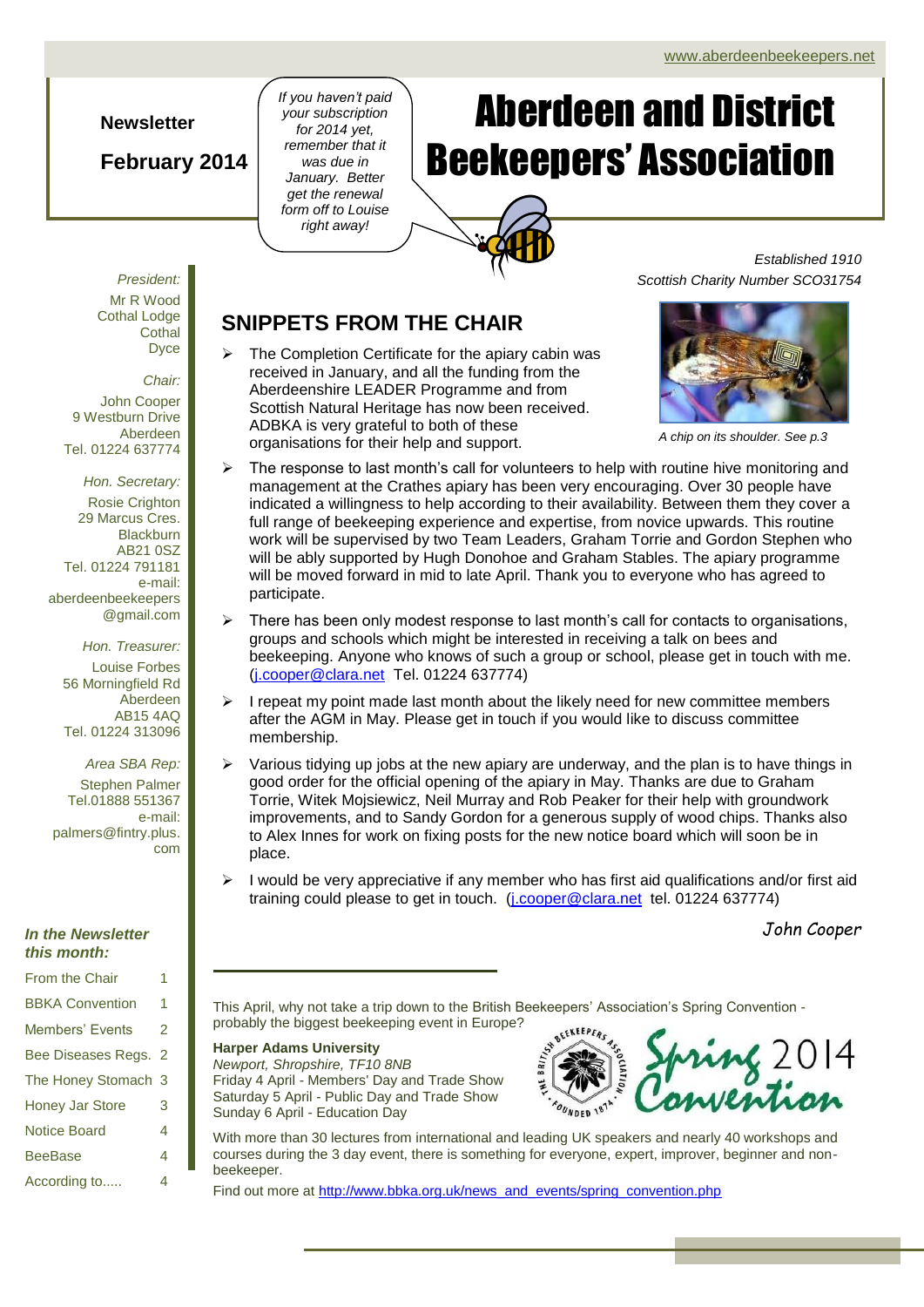# Page 2 of 4 ADBKA Newsletter

Members' Events



*Any owner or person in charge of a hive who knows or suspects that – (a) any bees from the hive are infected with a notifiable disease; or (b) a notifiable pest is present in the hive; or (c) a notifiable pest is present on or in the same premises or vehicle as the hive, must immediately notify that fact to the Scottish Ministers.*

- *"notifiable disease" means American foul brood or European foul brood*
- *"notifiable pest" means the small hive beetle (Aethina tumida) or any species of the Tropilaelaps mite*

The person to contact if you do "know or suspect" you have a problem is our local Bee Inspector and ADBKA member, Kirtsty Sutherland. Kirsty is based at:

Scottish Government Rural Payments and Inspections Directorate, Thainstone Court, Inverurie, Aberdeenshire, AB51 5YA Tel: 01467 626222 Email: [SGRPID.thainstone@scotland.gsi.gov.uk](mailto:SGRPID.Thainstone@scotland.gsi.gov.uk)

In the US state of Illinois, July the 10<sup>th</sup> has been declared "Don't Step on a Bee Day".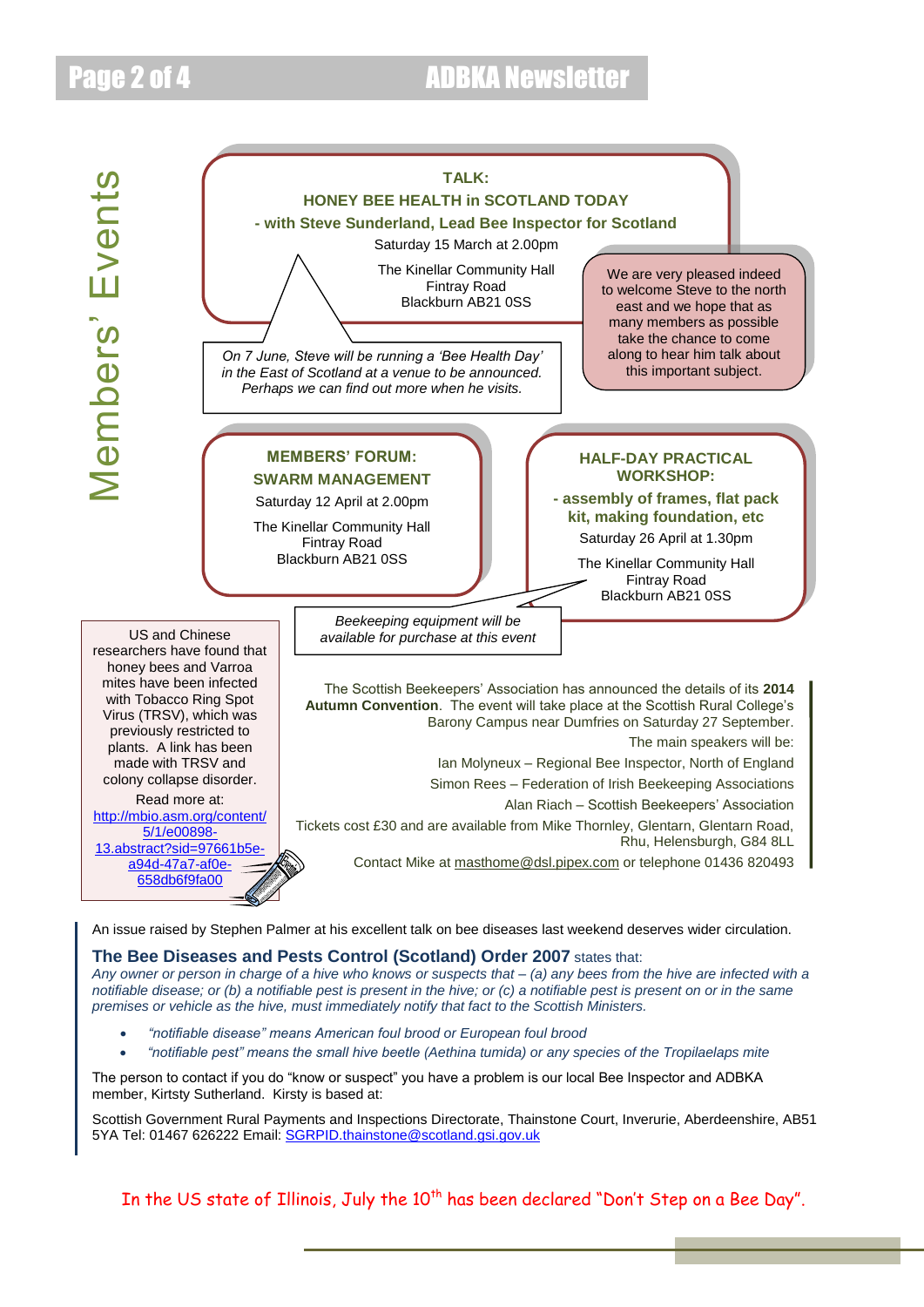## Page 3 of 4 **ADBKA Newsletter**

## *Take a closer look at......*

### **......the WORKER'S HONEY STOMACH**

The foraging worker honey bee transports nectar and water in its honey stomach or crop. Back at the hive, its precious cargo is passed on to the house bees.

The honey stomach is an

expandable sac at the end of the *oesophagus*, the muscle-lined tube through which food passes from the bee's mouthparts to its stomach or *ventriculus*. The oesophagus runs through the bee's thorax then into the abdomen, where the honey stomach sits. It can stretch to hold around 40mg of nectar.

Of course, the bee doesn't want the collected nectar (or water) to go directly from its crop into its ventriculus. Luckily, between the two, there's a device called the *proventriculus* that stops this from happening.

At the honey stomach end of the proventriculus there's a valve consisting of four 'lips', which can either stop the contents of the crop passing through or, alternatively, allow food to pass when the bee needs to eat. *(See the lower drawing, intended to illustrate the honey stomach having been cut open to show the valve.)*  Where the proventriculus enters the ventriculus the extended, tapered end acts as a non-return valve stopping any backward flow of the stomach contents.



*Redrawn from Dadant (Ed.), "The Hive and the Honey Bee"*

Often, there will be pollen grains mixed in with the nectar. The hair-fringed lips of the proventriculus filter these out with a pulsing, 'gulping' action and pass them through to the ventriculus to be digested. In some older books, the valve is called the 'stomach mouth'.

Perhaps the most widely reported bee story over the past few weeks concerned a research project being carried out by Australia's national science agency, the Commonwealth Scientific and Industrial Research Organisation (CSIRO). They're looking at the impact of pesticides on the bees' ability to complete their tasks and the effect on honey production.

This involves gluing microchips to the backs of 5,000 bees to monitor their behaviour. The 2.5mm x 2.5mm chips weigh 5mg (see the picture on the front page), and will track the bees' movements allowing the scientists to build up a 3-D image of their activities. The researchers are now looking to produce even smaller devices that can be fixed to insects such as flies and mosquitoes.

See how the Guardian reported the story at: [http://www.theguardian.com/environment/2014/jan/15/scientists-fit-honey](http://www.theguardian.com/environment/2014/jan/15/scientists-fit-honey-bees-with-tiny-sensors-to-study-decline-of-colonies)[bees-with-tiny-sensors-to-study-decline-of-colonies](http://www.theguardian.com/environment/2014/jan/15/scientists-fit-honey-bees-with-tiny-sensors-to-study-decline-of-colonies)

*Thanks to James Beattie for this item.*

## **Visit the ADBKA Honey Jar Store for:**

Ragus Candy Apistan (10 strips, sufficient for 5 hives) Ambrosia Syrup Honey Jars and Lids Mesh Floors – National size (wire only) Hessian Squares for smoker fuel *Free loan of:* Honey extractors Mini-melters Heather honey press Wax extractor Wax foundation press

Approximately half a mile along Laurel Drive, turn into Laurel Place on your right - it's a semi-circle so take the second entrance into this street. Now turn left into Laurel Avenue. Danestone Market Garden is signposted, on the left, about 100 yards along.

**Danestone Market Garden AB22 8AJ**

NB. Increased supply cost means that we have had to raise the price of candy to £5.50 per carton, making a box of four cartons £22.

*For the loan items, a returnable £10 deposit is required, with the maximum length of loan being two weeks. As other members may be waiting to borrow extractors, etc. these must be returned on time and in a clean condition.*

The store is open between 6.30pm and 8pm on Wednesday evenings and at other times by arrangement with Sandy Gordon (Tel: 01224 484540)